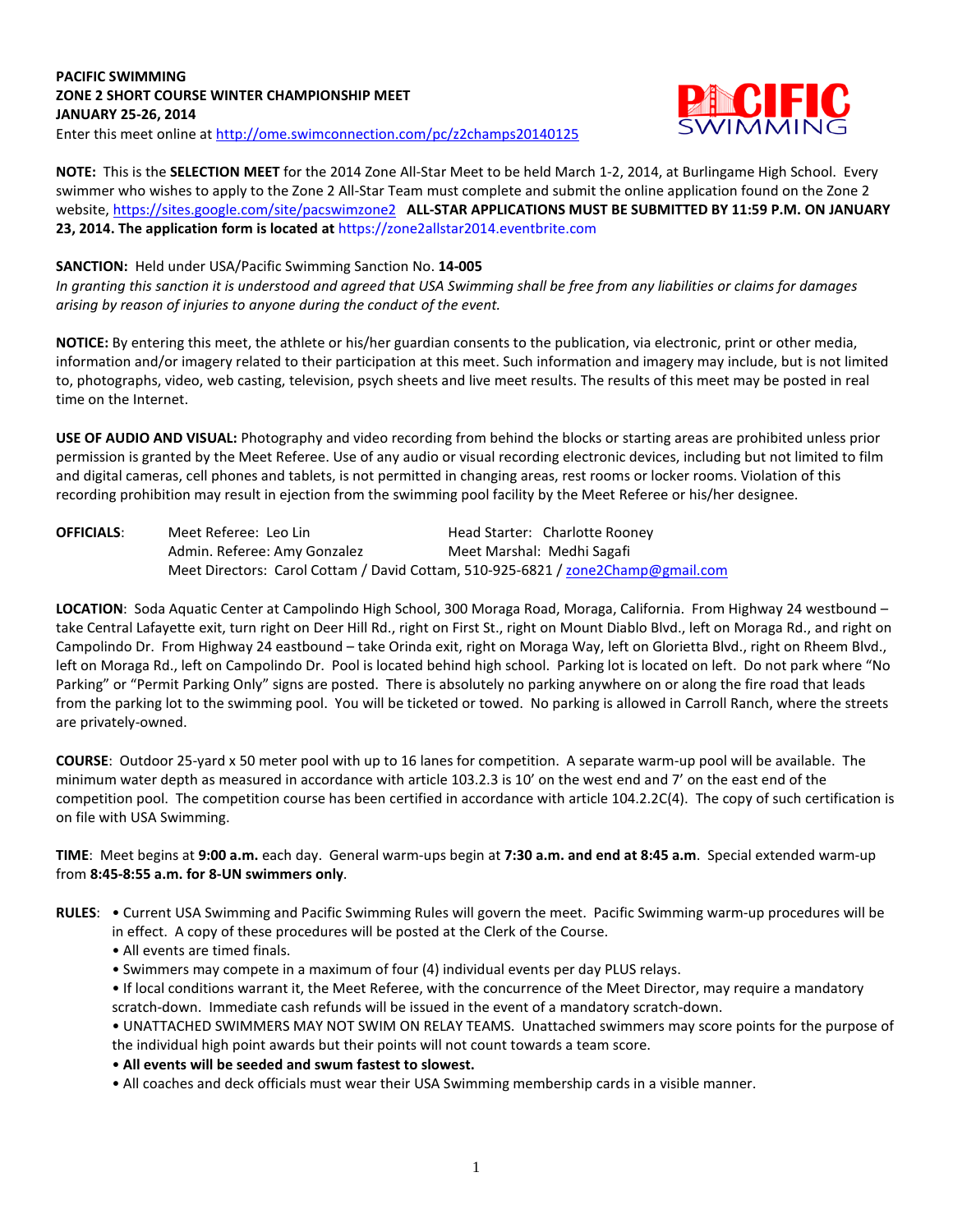**UNACCOMPANIED SWIMMERS**: Any USA-S athlete-member competing at the meet must be accompanied by a USA Swimming member-coach for the purposes of athlete supervision during warm-up, competition and warm-down. If a coach-member of the athlete's USA-S club does not attend the meet to serve in that supervisory capacity, it is the responsibility of the swimmer or the swimmer's legal guardian to arrange for supervision by a USA Swimming member-coach. The Meet Director or Meet Referee may assist the swimmer in making arrangements for such supervision; however, it is recommended that such arrangements be made in advance of the meet by the athlete's USA-S club member-coach. Any swimmer entered in the meet, unaccompanied by a USA Swimming member-coach, must be certified by a USA Swimming member-coach as being proficient in performing a race start or must start each race from within the water. It is the responsibility of the swimmer or the swimmer's legal guardian to ensure compliance with this requirement.

**RESTRICTIONS**: • Smoking and the use of other tobacco products is prohibited on the pool deck, in the locker rooms, in spectator seating or standing areas and in all areas used by swimmers during the meet and warm-up periods.

- Sale and use of alcoholic beverages is prohibited in all areas of the meet venue.
- Outside barbeque pits are not permitted.
- No glass containers allowed on deck.
- No propane heaters/tanks are allowed in any area of the meet venue, except for snack bar and meet operations.

• Except where venue facilities require otherwise, changing into or out of swimsuits other than in locker rooms or other designated areas is not appropriate and is strongly discouraged.

#### **ELIGIBILITY**: • **Meet is open only to qualified swimmers in Zone 2.**

**• This meet is limited to those swimmers who have achieved the Zone 2 qualifying Time Standard by January 15, 2014. The Zone 2 qualifying Time Standard has been set by the Zone 2 Board of Directors as the 2013 PC "B" time standard.**

• Entry times submitted for this meet will be validated against a computer database and may be changed in accordance with Pacific Swimming Entry Time Verification Procedures. "Coach verified" times will NOT be accepted.

• Disabled swimmers are welcome to enter this meet and should contact the Meet Director or Meet Referee regarding special accommodations on entry times or seeding per the Pacific Swimming Policy.

• Swimmers must be current members of USA-S and enter their name and registration number on the meet entry card as shown on their registration card. All swimmer registration will be checked against the SWIMS database. If a swimmer is not found to be registered, the Meet Director shall accept the registration at the meet. A \$10 surcharge will be added to the regular registration fee. Duplicate registrations will be refunded by mail.

• Swimmers who enter as "pending" or "applied for" must be prepared to present their current card or register before being allowed to check in.

• Swimmers 19 years of age and older may participate in the 15-UP individual events but may not receive awards or score points. Swimmers 19 years of age and older are **not allowed** to participate in relays.

• Unattached swimmers must enter UN followed by the "CLUB ABBR".

**ENTRY FEES**: Individual entries - \$2.75 per event and \$8.00 Participation Fee per swimmer. Relay entries - \$9.00 per relay. Team check must accompany the relay entry form.

#### **MAKE CHECKS PAYABLE TO**: Zone 2 – Pacific Swimming

| <b>MAIL ENTRIES TO:</b> | David Cottam      |
|-------------------------|-------------------|
|                         | 4296 Pinewood Ct. |
|                         | Concord, CA 94521 |

**ENTRIES**: Two options for entry:

#### **1) ONLINE MEET ENTRIES**

Enter a[t http://ome.swimconnection.com/pc/z2champs20140125](http://ome.swimconnection.com/pc/z2champs20140125) to receive immediate confirmation of acceptance via email. Go to the same address to check for session "open" or "closed" status. Online entry requires payment by credit card using their secure site. The cost of using Online Meet Entries is \$1 per swimmer plus 5% of the total entry fees. Please note that the processing fee is a separate fee from the entry fees. Online meet entry fees are paid to Swim Connection, LLC. Use of this system is completely voluntary. Online Meet Entry is in no way required or expected of a swimmer by Pacific Swimming. Online entries must be confirmed by 11:59 p.m, Wednesday, January 15, 2014. No late entries will be accepted. PRINT OUT the online confirmation and BRING IT to the meet as proof of entry.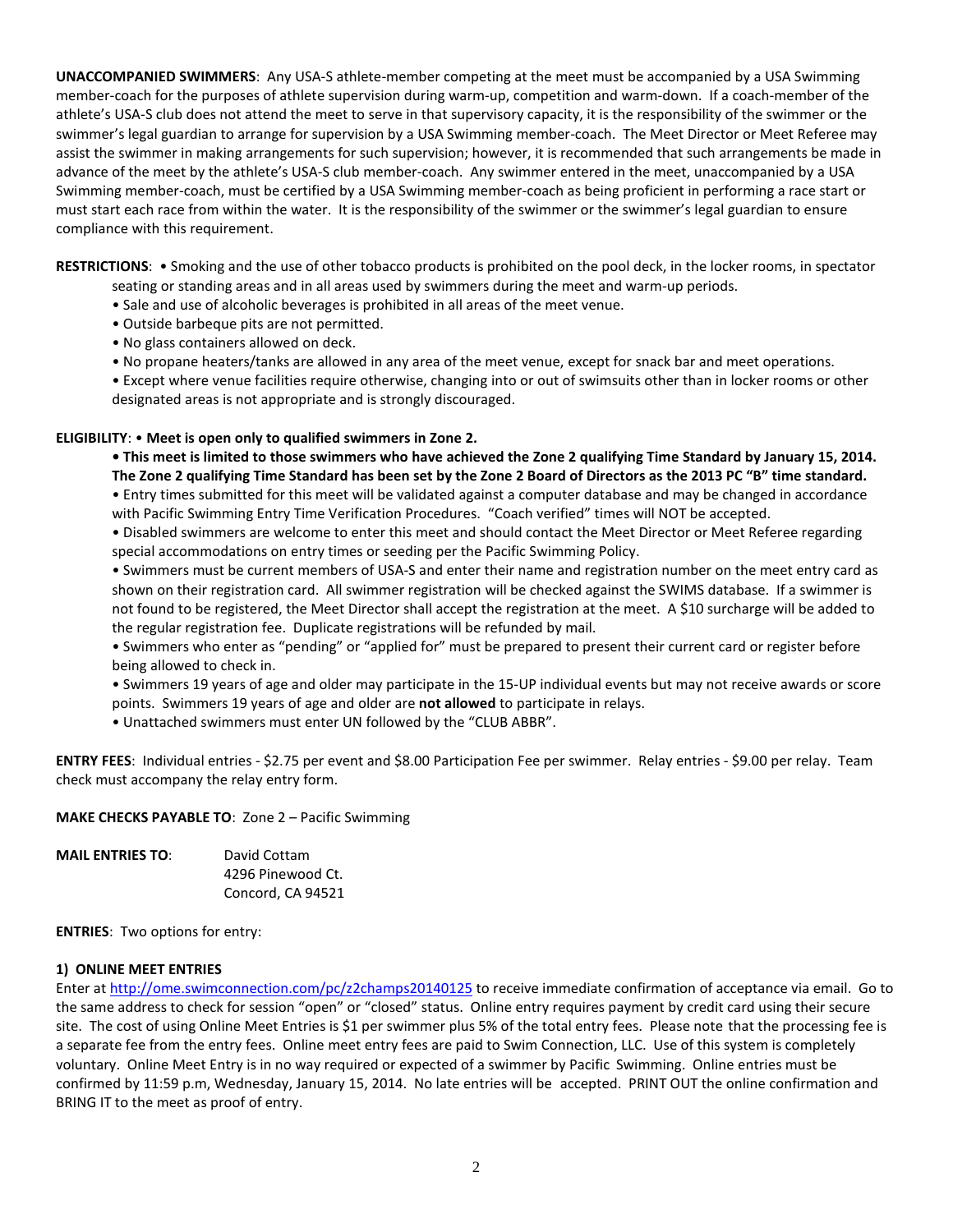# **2) SURFACE MAIL/HAND-DELIVERED ENTRIES**

Entries must be on a Zone 2 Championship Consolidated Entry Card. Entry cards must be completely filled out, including best short course time for each event. Entered times must be submitted in yards. "NO TIME" entries will NOT be accepted. Entries must be postmarked on or before Monday, January 13, 2014, or hand-delivered no later than 7:00 p.m. Wednesday, January 15, 2014 to David Cottam, 4296 Pinewood Ct., Concord, CA 94521. **No late entries will be accepted unless authorized by vote of the Zone 2 Board of Directors**. Except for mandatory scratches, no refunds will be made.

**RELAY ENTRIES**: All relay entries shall be submitted by Zone 2 teams using the attached Consolidated Relay Entry form and be accompanied by a team check for the amount due. Make the check payable to Zone 2 – Pacific Swimming. Mail or hand-deliver Consolidated Relay Entry forms to David Cottam, 4296 Pinewood Ct., Concord, CA 94521. Relay entries must be postmarked on or before January 13, 2014 or hand-delivered by 7:00 p.m. Wednesday, January 15, 2014. **NOTE**: In order to verify swimmer registration, all relay swimmers who are not entered in at least one individual event in this meet must be entered on the RELAY ONLY form.

At the coaches meeting, teams will receive pre-entered cards showing all the relays they have entered with all of the eligible swimmers that can compete on each relay. Coaches must come to the computer room only if they wish to scratch one or more relays. After the scratch deadline has passed and the relays have been seeded, coaches will be notified when they can pick up their relay cards. The order of swim must be declared before each relay begins.

# **Along with the Relay Entry Forms, teams must submit the names of a Team Contact and one person who will work a 4-hour shift as a marshal.**

**CHECK-IN**: The meet will be deck seeded. Swimmers must check in at the Clerk of the Course. Close of check-in for all events shall be no more than 60 minutes before the estimated start time of the first heat of that event. No event shall be closed more than 30 minutes before the scheduled start of the session. A swimmer who does not check in will not be allowed to compete in the event.

**SCRATCHES**: Any swimmer not reporting for or competing in an individual timed final event shall not be penalized. Swimmers who must withdraw from an event after it is seeded are requested to inform the referee immediately.

**SCORING**: The first sixteen (16) places in the individual age group events will be scored and awarded as listed below. The first sixteen places for each relay event will be scored but **not awarded**.

Individual events: 20-17-16-15-14-13-12-11-9-7-6-5-4-3-2-1 points. Only individual event scores are counted for high point awards. Relay events: 40-34-32-30-28-26-24-22-18-14-12-10-8-6-4-2 points. Relay and individual scores are used for team scoring.

**AWARDS**: The first 16 places will be awarded for 8&UN, 9-10, 11-12, 13-14, 15-16, 17-18 age groups. Individual high point awards for the top boy and girl in 8&UN, 9-10, 11-12, 13-14, 15-16, 17-18 age groups. All "B" swimmers achieving a "PC-A" time will be awarded a standard "A" medal, regardless of place achieved in the event. No relay awards. No awards for swimmers 19 and older. NOTE: Individual awards must be picked up at the meet. They will not be mailed out or distributed after the meet.

**Team Awards** – Teams will be equally divided into two groups based on the number of swimmers entered in the meet. Group I will consist of the teams with the larger number of entries. If there are an odd number of teams, the odd team will be placed in Group I. The top three teams in Group I and Group II will receive certificates.

**ADMISSION**: **FREE**. A two-day program will be available for sale at a reasonable price.

**HOSPITALITY**: Hospitality will be available for coaches and officials. Hospitality will be available for timers during their shifts only.

**MINIMUM OFFICIALS RULE**: One-half hour before the scheduled start of each session, the Meet Referee shall conduct an inventory of officials, and shall compare the number of entries against the number of officials present representing each team. Those teams who have not provided sufficient officials will be fined \$100 per missing official. Each team shall, by the start of the meet, provide to the Meet Director or designee a list of officials who have agreed to represent that team during the meet in accordance with the following table: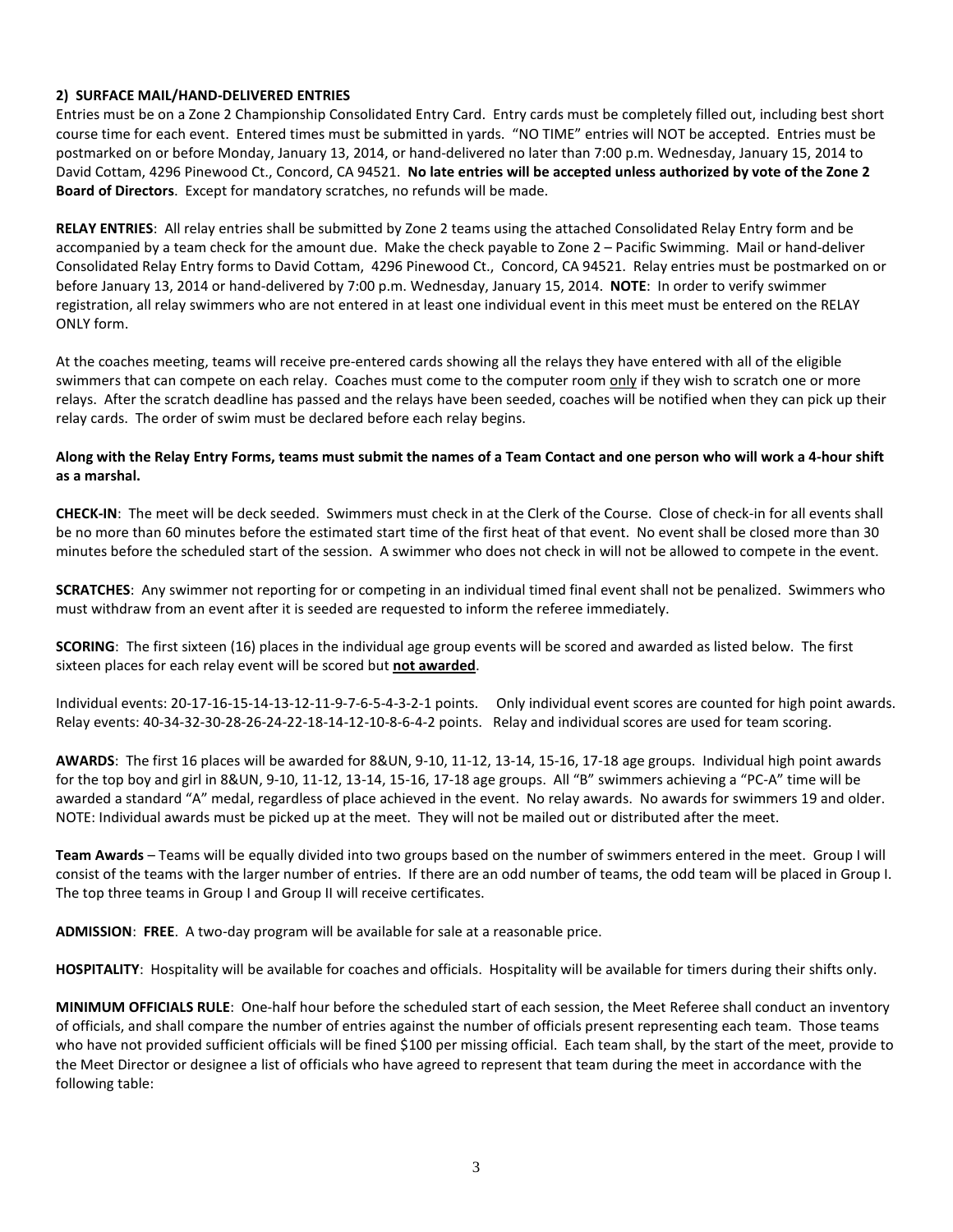| Number of swimmers entered in meet per team | Number of trained and carded officials required |
|---------------------------------------------|-------------------------------------------------|
| $1 - 10$                                    |                                                 |
| $11 - 25$                                   |                                                 |
| 26-50                                       |                                                 |
| $51 - 75$                                   |                                                 |
| 76-100                                      | 4                                               |
| Every 20 swimmers over 100                  | $+1$                                            |

### **EVENT SUMMARY**

| 8 & UN           | $9 - 10$                   | $11 - 12$                | 13-14            | $15 - 18$        |  |  |  |  |  |  |  |
|------------------|----------------------------|--------------------------|------------------|------------------|--|--|--|--|--|--|--|
|                  | Saturday, January 25, 2014 |                          |                  |                  |  |  |  |  |  |  |  |
| 50 FR            | 100 FR                     | 100 FR                   | 200 FR           | 100 FR           |  |  |  |  |  |  |  |
| 25 BR            | 50 BR                      | 100 BR                   | 100 BR           | 100 BR           |  |  |  |  |  |  |  |
| 100 IM           | 100 IM                     | 200 IM                   | 200 IM           | 200 IM           |  |  |  |  |  |  |  |
| <b>25 FR</b>     | 50 FR                      | <b>50 FR</b>             | <b>50 FR</b>     | 50 FR            |  |  |  |  |  |  |  |
| 100 Medley Relay | 200 Medley Relay           | 200 Medley Relay         | 200 Medley Relay | 200 Medley Relay |  |  |  |  |  |  |  |
|                  |                            | Sunday, January 26, 2014 |                  |                  |  |  |  |  |  |  |  |
| 25 BK            | <b>50 BK</b>               | 100 BK                   | 100 BK           | 100 BK           |  |  |  |  |  |  |  |
| 25 FL            | 50 FL                      | 100 FL                   | 100 FL           | 100 FL           |  |  |  |  |  |  |  |
| 100 FR           | 200 FR                     | 200 FR                   | 100 FR           | 200 FR           |  |  |  |  |  |  |  |
| 100 Free Relay   | 200 Free Relay             | 200 Free Relay           | 200 Free Relay   | 200 Free Relay   |  |  |  |  |  |  |  |

| Zone 2 Short Course Championship<br>Event# |                           |                  |                            |                           |              |  |  |
|--------------------------------------------|---------------------------|------------------|----------------------------|---------------------------|--------------|--|--|
|                                            |                           |                  | Saturday, January 25, 2014 |                           | Event#       |  |  |
| <b>GIRLS</b>                               | Qualifying<br><b>Time</b> | <b>Age Group</b> | Event                      | Qualifying<br><b>Time</b> | <b>BOYS</b>  |  |  |
| $\mathbf{1}$                               | 1:10.39                   | 17-18            |                            | 1:04.19                   | $\mathbf{2}$ |  |  |
|                                            | 1:10.39                   | 15-16            | 100 Freestyle              | 1:04.19                   |              |  |  |
| 3                                          | 2:32.29                   | $13 - 14$        | 200 Freestyle              | 2:26.79                   | 4            |  |  |
| 5                                          | 1:14.69                   | $11 - 12$        | 100 Freestyle              | 1:13.89                   | $\bf 6$      |  |  |
| $\overline{7}$                             | 1:25.69                   | $9 - 10$         | 100 Freestyle              | 1:25.69                   | 8            |  |  |
| 9                                          | 53.29                     | 8-UN             | 50 Freestyle               | 53.29                     | 10           |  |  |
| 11                                         | 1:31.99                   | $17 - 18$        | 100 Breaststroke           | 1:25.29                   | 12           |  |  |
|                                            | 1:31.99                   | $15 - 16$        |                            | 1:25.29                   |              |  |  |
| 13                                         | 1:31.99                   | 13-14            | 100 Breaststroke           | 1:27.49                   | 14           |  |  |
| 15                                         | 1:37.69                   | $11 - 12$        | 100 Breaststroke           | 1:39.29                   | 16           |  |  |
| 17                                         | 52.29                     | $9 - 10$         | 50 Breaststroke            | 52.19                     | 18           |  |  |
| 19                                         | 31.49                     | 8-UN             | 25 Breaststroke            | 31.49                     | 20           |  |  |
| 21                                         | 2:54.09                   | 17-18            | 200 I.M.                   | 2:41.49                   | 22           |  |  |
|                                            | 2:54.09                   | 15-16            |                            | 2:41.49                   |              |  |  |
| 23                                         | 2:54.09                   | 13-14            | 200 I.M.                   | 2:46.99                   | 24           |  |  |
| 25                                         | 3:06.19                   | $11 - 12$        | 200 I.M.                   | 3:08.89                   | 26           |  |  |
| 27                                         | 1:39.79                   | $9 - 10$         | 100 I.M.                   | 1:39.79                   | 28           |  |  |
| 29                                         | 2:12.29                   | 8-UN             | 100 I.M.                   | 2:12.29                   | 30           |  |  |
| 31                                         | 32:39                     | 17-18            | 50 Freestyle               | 29.69                     | 32           |  |  |
|                                            | 32.39                     | $15 - 16$        |                            | 29.69                     |              |  |  |
| 33                                         | 32.39                     | 13-14            | 50 Freestyle               | 30.69                     | 34           |  |  |
| 35                                         | 34.59                     | $11 - 12$        | 50 Freestyle               | 33.89                     | 36           |  |  |
| 37                                         | 39.09                     | $9 - 10$         | 50 Freestyle               | 38.99                     | 38           |  |  |
| 39                                         | 23.49                     | 8-UN             | 25 Freestyle               | 23.49                     | 40           |  |  |
| 41                                         |                           | $15 - 18$        | 200 Medley Relay           |                           | 42           |  |  |
| 43                                         |                           | $13 - 14$        | 200 Medley Relay           |                           | 44           |  |  |
| 45                                         |                           | $11 - 12$        | 200 Medley Relay           |                           | 46           |  |  |
| 47                                         |                           | $9 - 10$         | 200 Medley Relay           |                           | 48           |  |  |
| 49                                         |                           | 8-UN             | 100 Medley Relay           |                           | 50           |  |  |

Zone 2 Championship Minimum Time Standard = 2013 PC B time standard

15-18 individual events will be swum together but scored separately as 15-16 and 17-18. Relay swimmers must be entered in their correct relay age group (8UN, 9-10, 11-12, 13-14, 15-16, 17-18)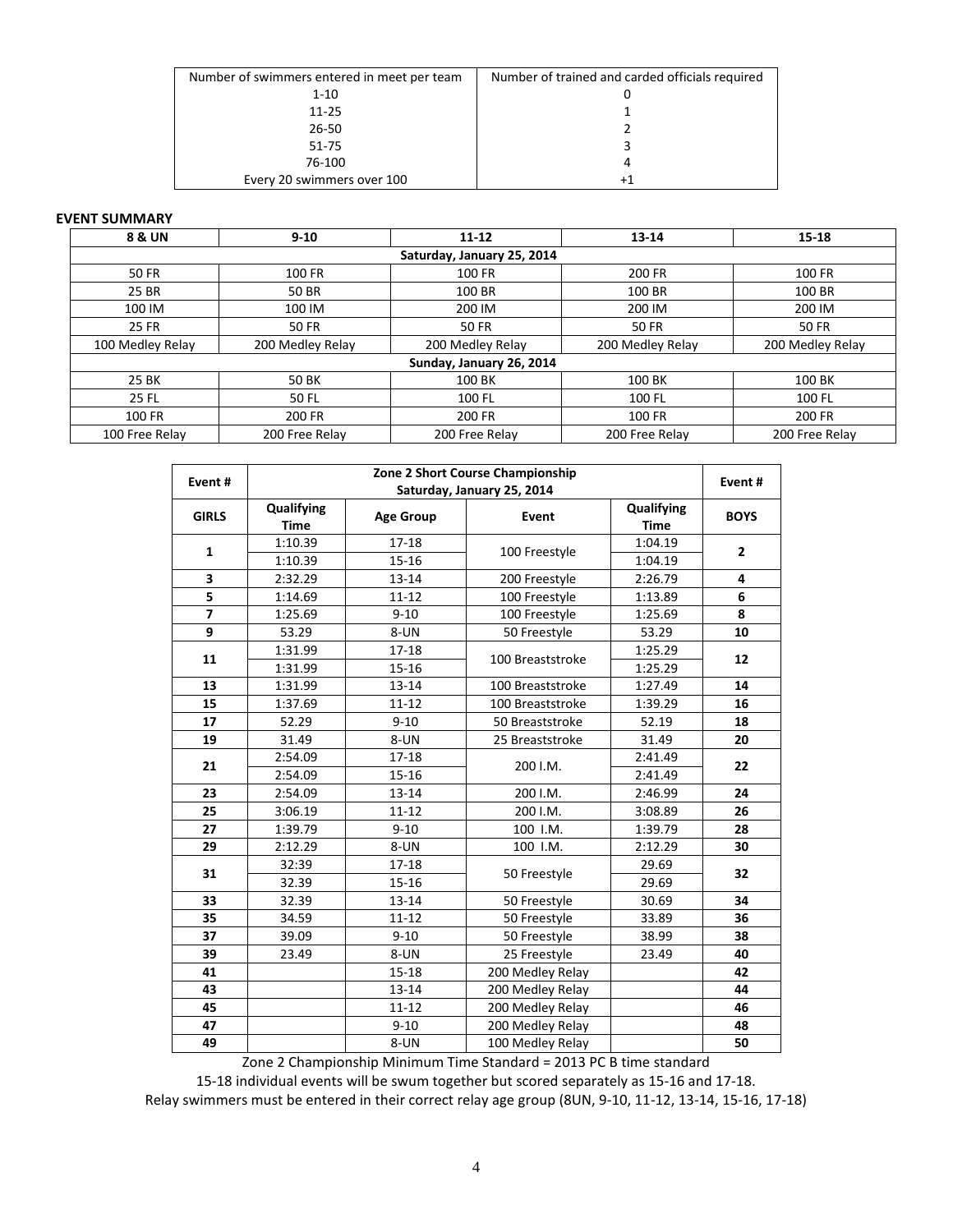| Event#       | Zone 2 Short Course Championship |                  |                          |                           |             |  |  |  |
|--------------|----------------------------------|------------------|--------------------------|---------------------------|-------------|--|--|--|
|              |                                  |                  | Sunday, January 26, 2014 |                           | Event#      |  |  |  |
| <b>GIRLS</b> | Qualifying<br><b>Time</b>        | <b>Age Group</b> | Event                    | Qualifying<br><b>Time</b> | <b>BOYS</b> |  |  |  |
| 51           | 1:20.09                          | $17 - 18$        | 100 Backstroke           | 1:16.89                   | 52          |  |  |  |
|              | 1:20.09                          | $15 - 16$        |                          | 1:16.89                   |             |  |  |  |
| 53           | 1:20.19                          | $13 - 14$        | 100 Backstroke           | 1:17.49                   | 54          |  |  |  |
| 55           | 1:26.29                          | $11 - 12$        | 100 Backstroke           | 1:27.79                   | 56          |  |  |  |
| 57           | 45.49                            | $9 - 10$         | 50 Backstroke            | 46.69                     | 58          |  |  |  |
| 59           | 28.49                            | 8-UN             | 25 Backstroke            | 28.49                     | 60          |  |  |  |
| 61           | 1:19.49                          | $17 - 18$        |                          | 1:12.49                   | 62          |  |  |  |
|              | 1:19.49                          | 15-16            | 100 Butterfly            | 1:12.49                   |             |  |  |  |
| 63           | 1:19.49                          | $13 - 14$        | 100 Butterfly            | 1:16.09                   | 64          |  |  |  |
| 65           | 1:26.59                          | $11 - 12$        | 100 Butterfly            | 1:28.69                   | 66          |  |  |  |
| 67           | 44.29                            | $9 - 10$         | 50 Butterfly             | 44.29                     | 68          |  |  |  |
| 69           | 27.39                            | 8-UN             | 25 Butterfly             | 27.39                     | 70          |  |  |  |
|              | 2:32.29                          | 17-18            |                          | 2:21.19                   |             |  |  |  |
| 71           | 2:32.29                          | $15 - 16$        | 200 Freestyle            | 2:21.19                   | 72          |  |  |  |
| 73           | 1:10.39                          | $13 - 14$        | 100 Freestyle            | 1:06.99                   | 74          |  |  |  |
| 75           | 2:46.29                          | $11 - 12$        | 200 Freestyle            | 2:46.49                   | 76          |  |  |  |
| 77           | 3:11.09                          | $9 - 10$         | 200 Freestyle            | 3:11.09                   | 78          |  |  |  |
| 79           | 2:00.99                          | 8-UN             | 100 Freestyle            | 2:00.99                   | 80          |  |  |  |
| 81           |                                  | $15 - 18$        | 200 Free Relay           |                           | 82          |  |  |  |
| 83           |                                  | $13 - 14$        | 200 Free Relay           |                           | 84          |  |  |  |
| 85           |                                  | $11 - 12$        | 200 Free Relay           |                           | 86          |  |  |  |
| 87           |                                  | $9 - 10$         | 200 Free Relay           |                           | 88          |  |  |  |
| 89           |                                  | 8-UN             | 100 Free Relay           |                           | 90          |  |  |  |

Zone 2 Championship Minimum Time Standard = 2013 PC B time standard

15-18 individual events will be swum together but scored separately as 15-16 and 17-18. Relay swimmers must be entered in their correct relay age group (8UN, 9-10, 11-12, 13-14, 15-16, 17-18)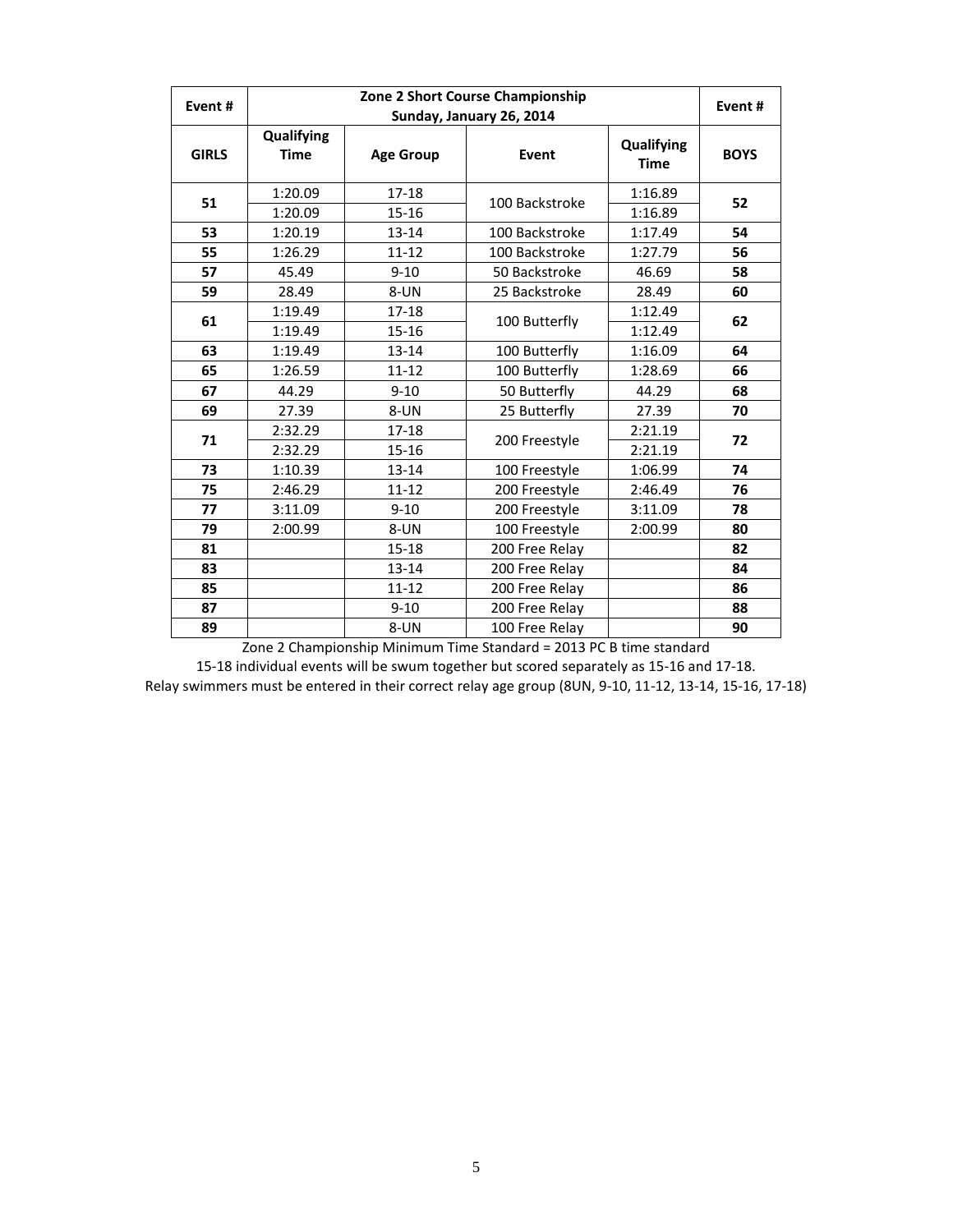# PACIFIC SWIMMING ZONE 2 CHAMPIONSHIP MEET January 25-26, 2014 **TEAM CONTACT INFORMATION AND RELAY SUMMARY SHEET**

| PRIMARY ZONE 2 CHAMPIONSHIPS TEAM ASSIGNMENT: ___________________________________ |                                                                                                                                   |
|-----------------------------------------------------------------------------------|-----------------------------------------------------------------------------------------------------------------------------------|
|                                                                                   |                                                                                                                                   |
|                                                                                   |                                                                                                                                   |
| (note: marshals need not be members of USA Swimming)                              | Each team must supply the name of one parent willing to serve as a marshal for a 4-hour shift on the day and time indicated below |
| Saturday: AIA, EBAT, MSJA, SRVL, AAA, EA                                          |                                                                                                                                   |
|                                                                                   |                                                                                                                                   |
| Saturday: BSW, EBSD, MONT, TERA, PST                                              |                                                                                                                                   |
|                                                                                   |                                                                                                                                   |
| Sunday: CDST, FF, ONDA, HILL, WCAB                                                |                                                                                                                                   |
|                                                                                   |                                                                                                                                   |
| Sunday: CROW, LAC, PLS, TRIV, ALGA                                                |                                                                                                                                   |
|                                                                                   |                                                                                                                                   |
| <b>Consolidated RELAY ENTRY FEE</b>                                               |                                                                                                                                   |
| Total Relay Entries_____________ X \$9.00 = Total Amount Due →                    | \$                                                                                                                                |

| RELAY ONLY SWIMMERS must be ATTACHED to your team and entered in the table below |                                                               |  |  |  |  |  |  |  |
|----------------------------------------------------------------------------------|---------------------------------------------------------------|--|--|--|--|--|--|--|
| LAST NAME                                                                        | FIRST NAME<br>Gender<br>PC Registration #<br><b>DOB</b><br>MI |  |  |  |  |  |  |  |
|                                                                                  |                                                               |  |  |  |  |  |  |  |
|                                                                                  |                                                               |  |  |  |  |  |  |  |
|                                                                                  |                                                               |  |  |  |  |  |  |  |
|                                                                                  |                                                               |  |  |  |  |  |  |  |
|                                                                                  |                                                               |  |  |  |  |  |  |  |
|                                                                                  |                                                               |  |  |  |  |  |  |  |
|                                                                                  |                                                               |  |  |  |  |  |  |  |
|                                                                                  |                                                               |  |  |  |  |  |  |  |
|                                                                                  |                                                               |  |  |  |  |  |  |  |
|                                                                                  |                                                               |  |  |  |  |  |  |  |
|                                                                                  |                                                               |  |  |  |  |  |  |  |
|                                                                                  |                                                               |  |  |  |  |  |  |  |
|                                                                                  |                                                               |  |  |  |  |  |  |  |
|                                                                                  |                                                               |  |  |  |  |  |  |  |
|                                                                                  |                                                               |  |  |  |  |  |  |  |
|                                                                                  |                                                               |  |  |  |  |  |  |  |
|                                                                                  |                                                               |  |  |  |  |  |  |  |
|                                                                                  |                                                               |  |  |  |  |  |  |  |
|                                                                                  |                                                               |  |  |  |  |  |  |  |
|                                                                                  |                                                               |  |  |  |  |  |  |  |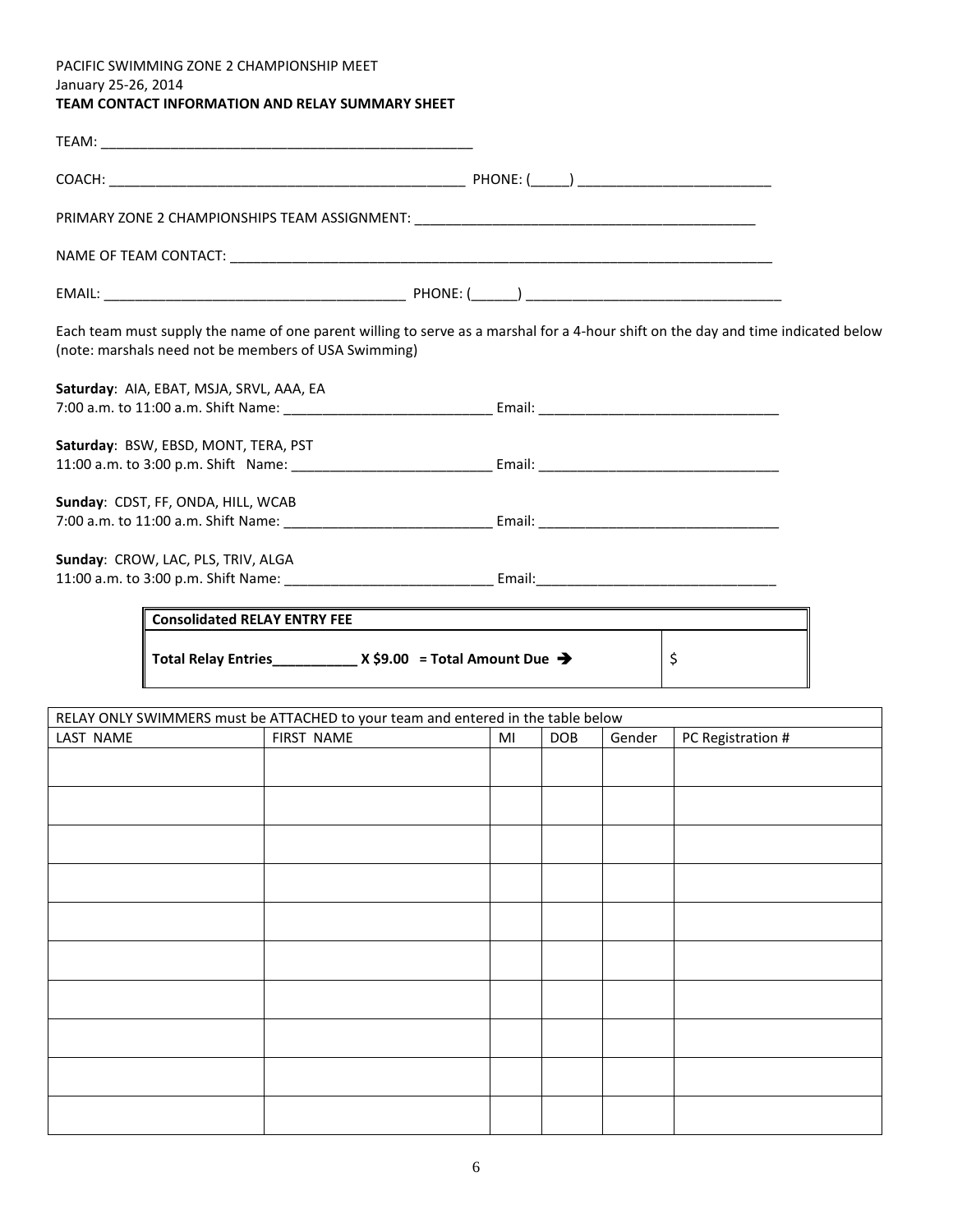| Zone 2 Championship - 2014 RELAY ENTRY SUMMARY. Enter time of each relay team, use additional page if more than six teams each event |                            |                                                                                                                                               |   |             |              |   |   |   |                         |
|--------------------------------------------------------------------------------------------------------------------------------------|----------------------------|-----------------------------------------------------------------------------------------------------------------------------------------------|---|-------------|--------------|---|---|---|-------------------------|
|                                                                                                                                      |                            | Coaches please note $\rightarrow$ All relay only swimmers must be entered on the RELAY ONLY entry sheet so their registration can be checked. |   |             |              |   |   |   |                         |
| Event No.                                                                                                                            | Gender / Age               | Event                                                                                                                                         | A | $\mathbf B$ | $\mathsf{C}$ | D | E | F | <b>Total No. Relays</b> |
| 41                                                                                                                                   | 15-18 Girls                | 200 Medley Relay                                                                                                                              |   |             |              |   |   |   |                         |
| 42                                                                                                                                   | 15-18 Boys                 | 200 Medley Relay                                                                                                                              |   |             |              |   |   |   |                         |
| 43                                                                                                                                   | 13-14 Girls                | 200 Medley Relay                                                                                                                              |   |             |              |   |   |   |                         |
| 44                                                                                                                                   | 13-14 Boys                 | 200 Medley Relay                                                                                                                              |   |             |              |   |   |   |                         |
| 45                                                                                                                                   | 11-12 Girls                | 200 Medley Relay                                                                                                                              |   |             |              |   |   |   |                         |
| 46                                                                                                                                   | 11-12 Boys                 | 200 Medley Relay                                                                                                                              |   |             |              |   |   |   |                         |
| 47                                                                                                                                   | 9-10 Girls                 | 200 Medley Relay                                                                                                                              |   |             |              |   |   |   |                         |
| 48                                                                                                                                   | 9-10 Boys                  | 200 Medley Relay                                                                                                                              |   |             |              |   |   |   |                         |
| 49                                                                                                                                   | 8-UN Girls                 | 100 Medley Relay                                                                                                                              |   |             |              |   |   |   |                         |
| 50                                                                                                                                   | 8-UN Boys                  | 100 Medley Relay                                                                                                                              |   |             |              |   |   |   |                         |
| 81                                                                                                                                   | 15-18 Girls                | 200 Free Relay                                                                                                                                |   |             |              |   |   |   |                         |
| 82                                                                                                                                   | 15-18 Boys                 | 200 Free Relay                                                                                                                                |   |             |              |   |   |   |                         |
| 83                                                                                                                                   | 13-14 Girls                | 200 Free Relay                                                                                                                                |   |             |              |   |   |   |                         |
| 84                                                                                                                                   | 13-14 Boys                 | 200 Free Relay                                                                                                                                |   |             |              |   |   |   |                         |
| 85                                                                                                                                   | 11-12 Girls                | 200 Free Relay                                                                                                                                |   |             |              |   |   |   |                         |
| 86                                                                                                                                   | 11-12 Boys                 | 200 Free Relay                                                                                                                                |   |             |              |   |   |   |                         |
| 87                                                                                                                                   | 9-10 Girls                 | 200 Free Relay                                                                                                                                |   |             |              |   |   |   |                         |
| 88                                                                                                                                   | 9-10 Boys                  | 200 Free Relay                                                                                                                                |   |             |              |   |   |   |                         |
| 89                                                                                                                                   | 8-UN Girls                 | 100 Free Relay                                                                                                                                |   |             |              |   |   |   |                         |
| 90                                                                                                                                   | 8-UN Boys                  | 100 Free Relay                                                                                                                                |   |             |              |   |   |   |                         |
|                                                                                                                                      | TOTAL TEAM RELAY ENTRIES → |                                                                                                                                               |   |             |              |   |   |   |                         |